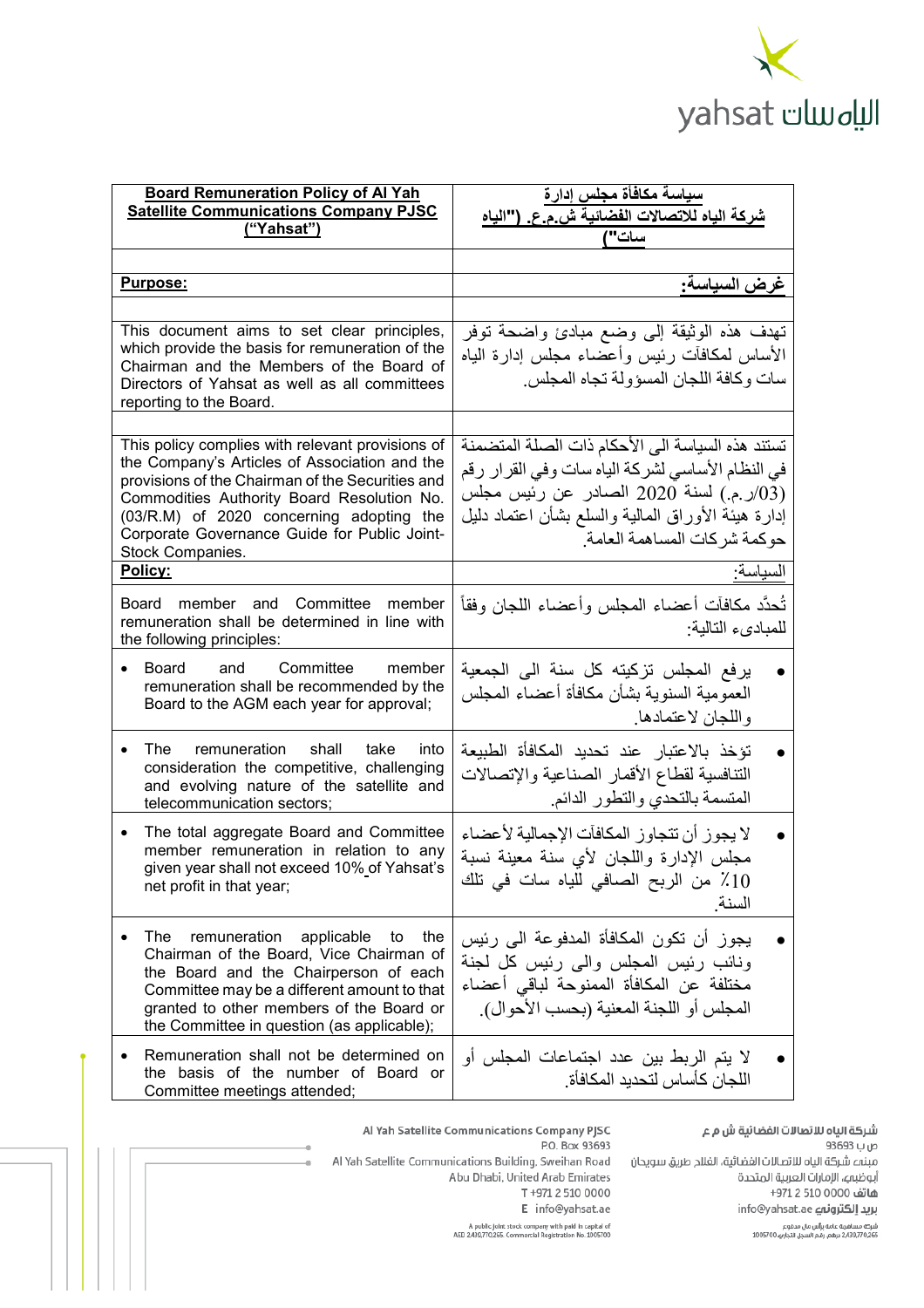

|                                                                                                                                                                                                                                                                                                                                                              | Remuneration shall be paid in one annual<br>lump-sum in arrears to represent the entire<br>prior calendar year or, where a Board or<br>Committee member only served part of a<br>year, a pro-rated amount may be granted at<br>the discretion of the Shareholders;                                                                                                                                                                                            | ثُدفع المكافأة كل سنة بعد استحقاقها وبمبلغ<br>إجمالي واحد عن السنة النقويمية السابقة بأكملها<br>أو   ـ إذا كان عضو المجلس أو اللجنة قد شغل<br>منصبه لجزء من السنة فقط - فيجوز منحه مبلغاً<br>تناسبياً وفق تقدير المساهمين.                                                                                                              |  |  |
|--------------------------------------------------------------------------------------------------------------------------------------------------------------------------------------------------------------------------------------------------------------------------------------------------------------------------------------------------------------|---------------------------------------------------------------------------------------------------------------------------------------------------------------------------------------------------------------------------------------------------------------------------------------------------------------------------------------------------------------------------------------------------------------------------------------------------------------|-----------------------------------------------------------------------------------------------------------------------------------------------------------------------------------------------------------------------------------------------------------------------------------------------------------------------------------------|--|--|
|                                                                                                                                                                                                                                                                                                                                                              | If a Board member is disqualified from acting<br>as a Board member during the year, the<br>of<br>Committee<br>Board<br>or<br>payment<br>remuneration to that person in relation to the<br>year in which he or she was disqualified<br>shall be entirely at the discretion of the<br>Shareholders;                                                                                                                                                             | إذا تم تجريد أحد أعضاء المجلس من منصبه<br>خلال العام، يكون دفع المكافأة الى ذلك الشخص<br>عن شغله لمنصبه في المجلس أو في اللجنة عن<br>السنة التي تم تجريده فيها مرهوناً بتقدير<br>المساهمبن.                                                                                                                                             |  |  |
|                                                                                                                                                                                                                                                                                                                                                              | If a Board member is found by a court of<br>competent jurisdiction or regulatory process<br>to have been in default of his or her duties<br>during a year, the payment of Board or<br>Committee remuneration to that person in<br>relation to the year in which he or she was<br>in default shall be entirely at the discretion of<br>the Shareholders;                                                                                                       | إذا تبين للمحكمة المختصة أو نتيجة أي إجراء<br>تنظيمي أن أحد أعضاء المجلس قد قصّر في<br>أداء واجباته خلال العام، يكون دفع مكافأة<br>المجلس أو اللجنة الى ذلك الشخص عن السنة<br>التي وقع فيها التقصير مرهونأ بتقدير<br>المساهمين.                                                                                                         |  |  |
|                                                                                                                                                                                                                                                                                                                                                              | Without limiting the generality of the<br>foregoing, fines imposed on Yahsat due to<br>violations of applicable law or Yahsat's<br>articles of association during a given year<br>shall be deducted from the remuneration of<br>the Board members, except where the<br>Shareholders vote otherwise at the AGM<br>(where the Shareholders consider the<br>violation not to have arisen due to any<br>negligence or error on the part of the Board<br>members); | مع عدم الحد من عمومية ما سبق، تُخصم<br>الغرامات الموقعة على الياه سات بسبب مخالفة<br>القانون المطبق أو النظام الأساسي لشركة الياه<br>سات خلال أحد الأعوام من مكافأة أعضاء<br>المجلس، إلا إذا قرر المساهمون خلاف ذلك في<br>الجمعية العمومية السنوية (بعد أن تبين لمهم أن<br>المخالفة لم تقع نتيجة تقصير أو خطأ من جانب<br>أعضاء المجلس). |  |  |
| $\bullet$                                                                                                                                                                                                                                                                                                                                                    | Entitlement<br>reimbursement<br>to<br>or<br>disbursement of Board or Committee<br>members' expenses for attendance at<br>Board or Committee meetings, or any other<br>allowable expenses, shall be determined in<br>accordance with Yahsat's prevailing policy<br>at the time, and shall not be counted as<br>Board or Committee remuneration;                                                                                                                | يحدد مدى استحقاق أعضاء المجلس أو اللجنة<br>لنفقات حضور اجتماعات المجلس أو اللجان،<br>أو لأي نفقات أخرى مُصرح بها قانوناً، بما يتفق<br>مع سياسة الياه سات المطبقة في حينه، ولا<br>تُحسب على أنها مكافأة للمجلس أو للجنة.                                                                                                                 |  |  |
|                                                                                                                                                                                                                                                                                                                                                              | If (i) Yahsat does not record a net profit in a<br>given year; or (ii) if Yahsat records net profit<br>in a given year but each individual Board<br>member's share of those profits is less than<br>AED 200,000 (applying the principles<br>above), no individual Board member shall<br>be paid remuneration exceeding AED<br>200,000 in respect of that year, and any                                                                                        | إذا (1) لم تحقق الياه سات صـافـي ر بح فـي سنـة<br>معينة، أو (2) إذا حققت الشركة أرباحاً في سنة<br>معينة ولكن نصيب عضو المجلس من تلك<br>الأرباح كان أقل من 200,000 در هم إماراتي<br>(طبقاً للمبادئ المذكورة أعلاه)، فلا يجوز دفع<br>مكافأة تتجاوز 200,000 در هم الى أي عضو                                                               |  |  |
| شركة الياه للاتصالات الفضائية ش م ع<br>Al Yah Satellite Communications Company PJSC<br>P.O. Box 93693<br>93693 U p<br>Al Yah Satellite Communications Building, Sweihan Road<br>مبنهء شركة الياه للاتصالات الفضائية، الفلاح طريق سويحان<br>Abu Dhabi, United Arab Emirates<br>آبوظبمے، الإمارات العربية المتحدة<br>T +971 2 510 0000<br>هاتف 0000 510 4971 + |                                                                                                                                                                                                                                                                                                                                                                                                                                                               |                                                                                                                                                                                                                                                                                                                                         |  |  |

E info@yahsat.ae

A public joint stock company with paid in capital of<br>AED 2,439,770,265. Commercial Registration No. 1005700

مبنهء شركة الياه ل أبوظبمے، الإمارات الد .<br>هاتف 510 510 510 info@yahsat.ae بريد إلكترونم ء - ---<br>شركة مساهمة عامة برأس مال مدفوع<br>2,439,770,265 درهم. رقم السجل التجاري 1005700